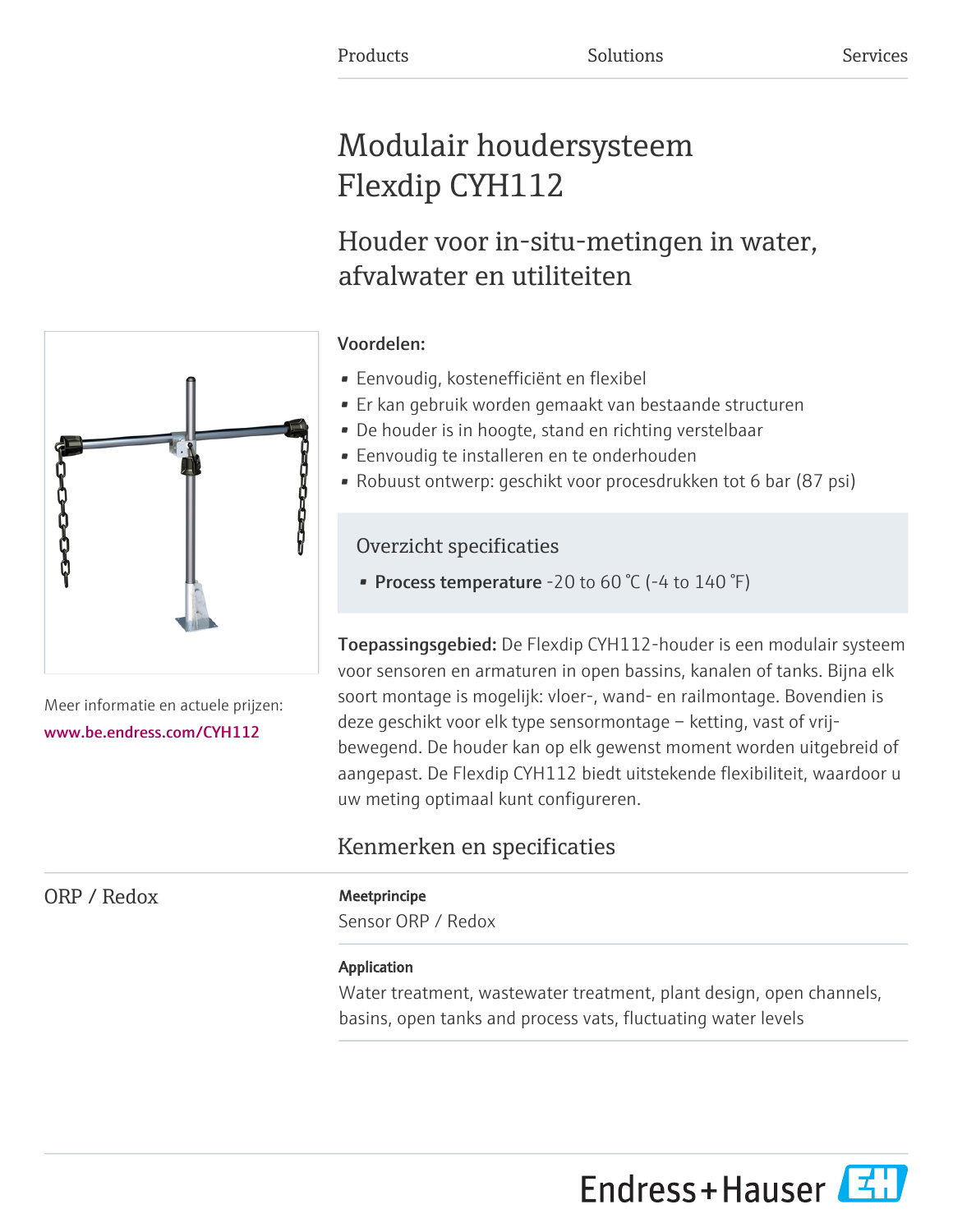## ORP / Redox Installation

CYH112 is a modular holder system for sensors and assemblies in open basins, channels and tanks

#### Characteristic

Simple and easy installation Universal and flexible

#### Design

The holder system CYH112 works for nearly any type of fixing: Fixing on the floor, wall or directly on a rail

#### **Material**

Main pipe, transverse pipe: stainless steel 1.4404 Chain: PA or stainless steel 1.4401

#### Process temperature

-20 to 60 °C (-4 to 140 °F)

Analyser Meetprincipe

UV photometric

#### Characteristic

Simple and easy installation Universal and flexible

#### Design

The holder system CYH112 works for nearly any type of fixing: Fixing on the floor, wall or directly on a rail

#### Process temperature

-20 to 60 °C (-4 to 140 °F)

#### Application

Water treatment, wastewater treatment, plant design, open channels, basins, open tanks and process vats, fluctuating water levels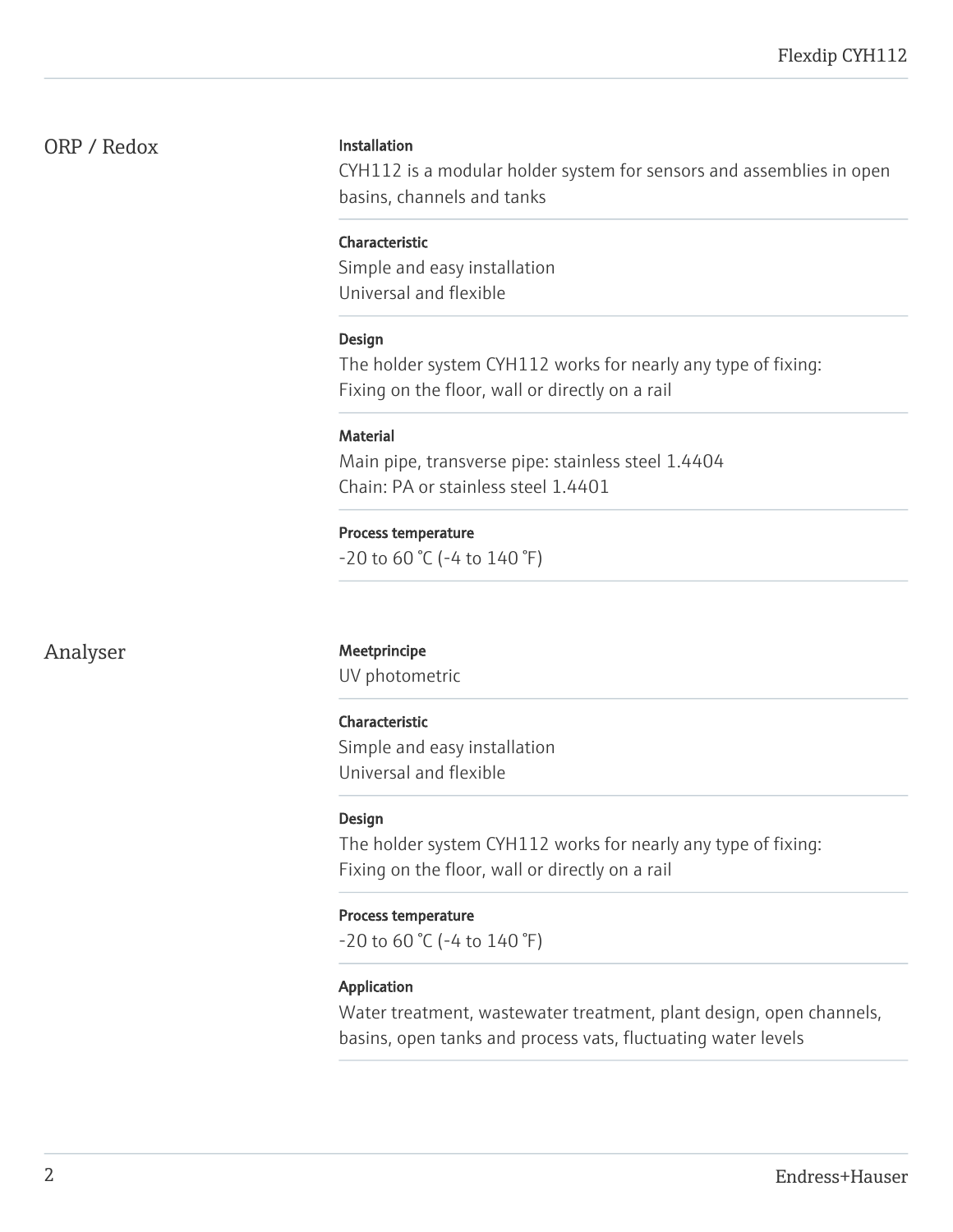# Disinfection Meetprincipe

Total chlorine

#### Application

Water treatment, wastewater treatment, plant design, open channels, basins, open tanks and process vats, fluctuating water levels

### Characteristic

Simple and easy installation Universal and flexible

#### Design

The holder system CYH112 works for nearly any type of fixing: Fixing on the floor, wall or directly on a rail

#### **Material**

Main pipe, transverse pipe: stainless steel 1.4404 Chain: PA or stainless steel 1.4401

#### Process temperature

 $-20$  to 60 °C ( $-4$  to 140 °F)

### Oxygen Meetprincipe

Amperometric oxygen measurement

### Application

Water treatment, wastewater treatment, plant design, open channels, basins, open tanks and process vats, fluctuating water levels

### Installation

CYH112 is a modular holder system for sensors and assemblies in open basins, channels and tanks

#### Characteristic

Simple and easy installation Universal and flexible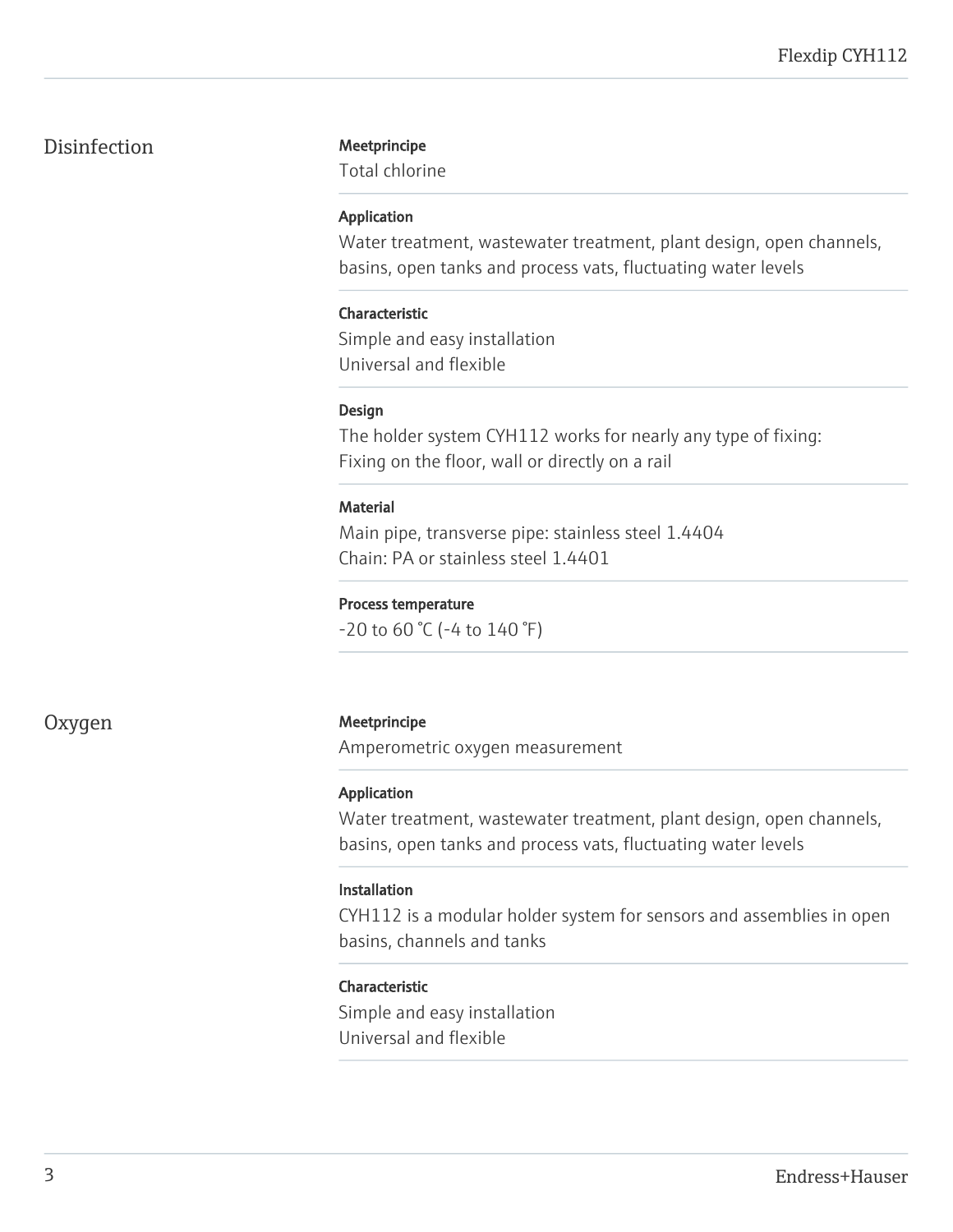# Oxygen

#### Design

The holder system CYH112 works for nearly any type of fixing: Fixing on the floor, wall or directly on a rail

#### **Material**

Main pipe, transverse pipe: stainless steel 1.4404 Chain: PA or stainless steel 1.4401

#### Process temperature

 $-20$  to 60 °C ( $-4$  to 140 °F)

#### pH Meetprincipe

Potentiometric

#### Application

Water treatment, wastewater treatment, plant design, open channels, basins, open tanks and process vats, fluctuating water levels

#### Installation

CYH112 is a modular holder system for sensors and assemblies in open basins, channels and tanks

#### Characteristic

Simple and easy installation Universal and flexible

#### Design

The holder system CYH112 works for nearly any type of fixing: Fixing on the floor, wall or directly on a rail

#### **Material**

Main pipe, transverse pipe: stainless steel 1.4404 Chain: PA or stainless steel 1.4401

#### Process temperature

 $-20$  to 60 °C ( $-4$  to 140 °F)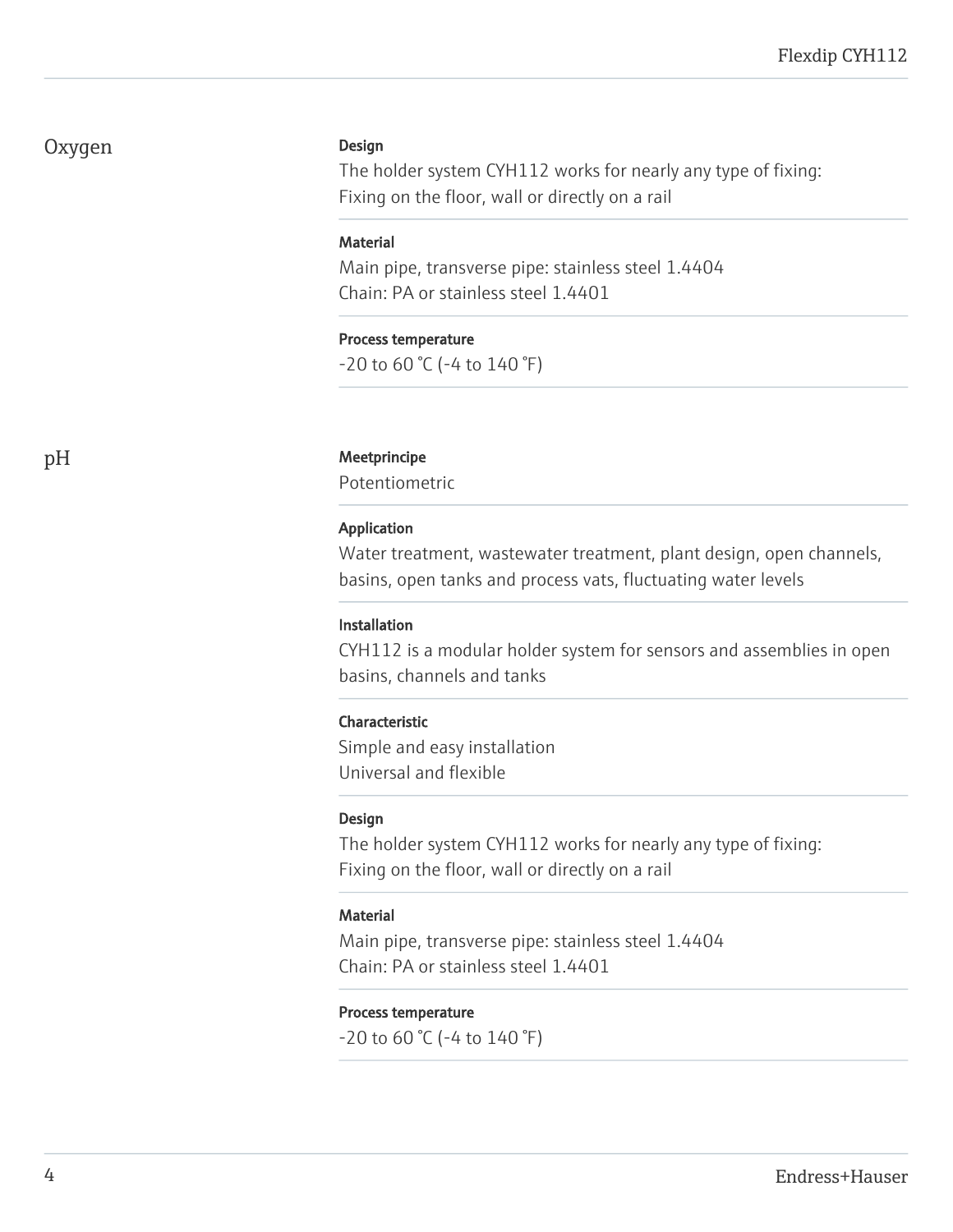# Conductivity Meetprincipe

Conductive

#### Application

Water treatment, wastewater treatment, plant design, open channels, basins, open tanks and process vats, fluctuating water levels

#### Installation

CYH112 is a modular holder system for sensors and assemblies in open basins, channels and tanks

### Characteristic

Simple and easy installation Universal and flexible

#### Design

The holder system CYH112 works for nearly any type of fixing: Fixing on the floor, wall or directly on a rail

### **Material**

Main pipe, transverse pipe: stainless steel 1.4404 Chain: PA or stainless steel 1.4401

#### Process temperature

 $-20$  to 60 °C ( $-4$  to 140 °F)

### Turbidity Meetprincipe

Single beam scattered light

#### Application

Water treatment, wastewater treatment, plant design, open channels, basins, open tanks and process vats, fluctuating water levels

#### Installation

CYH112 is a modular holder system for sensors and assemblies in open basins, channels and tanks